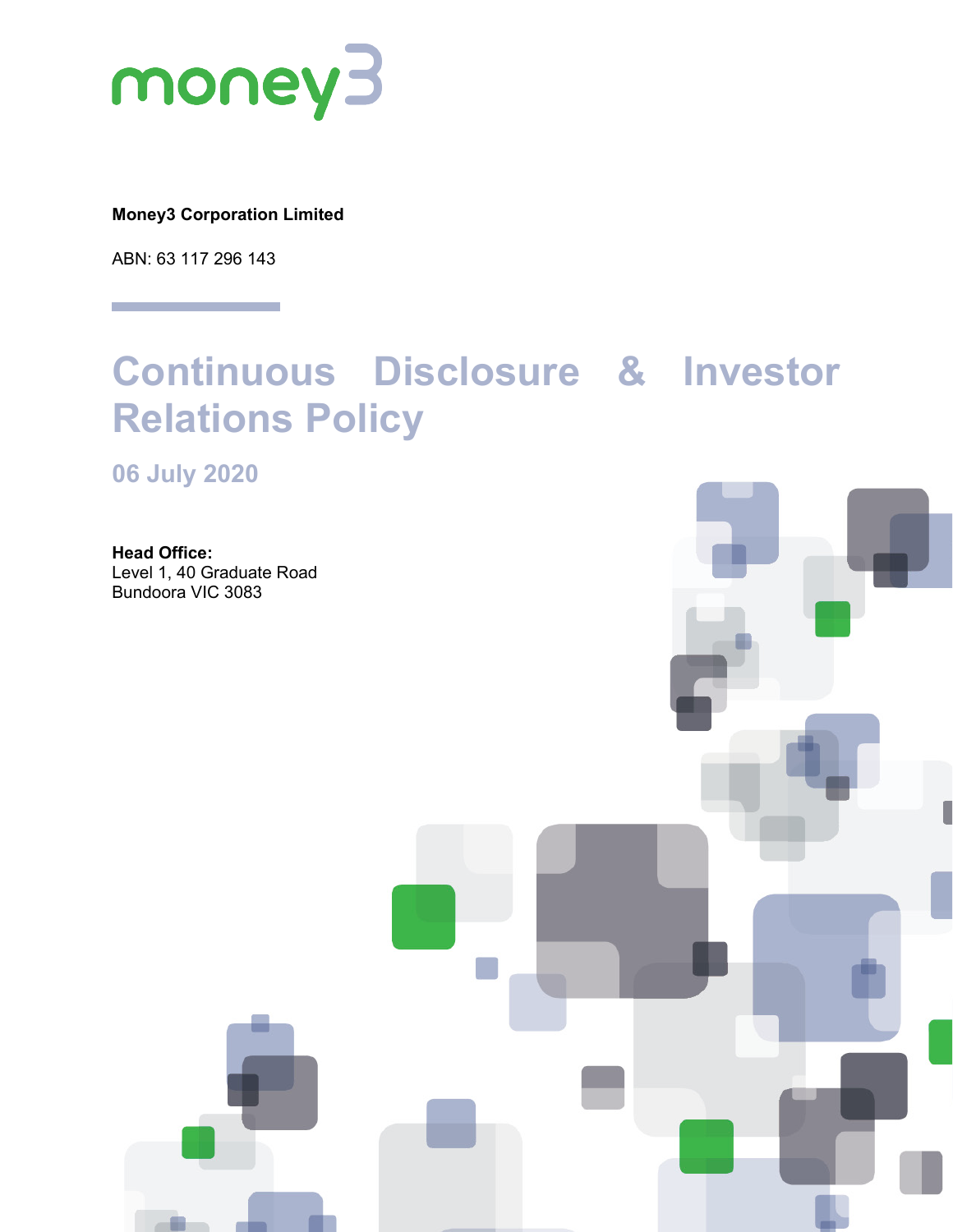## **1. Definitions**

| <b>Term</b>                                                  | <b>Description</b>                                                                                                                                                   |
|--------------------------------------------------------------|----------------------------------------------------------------------------------------------------------------------------------------------------------------------|
| <b>Money3 or Company</b>                                     | Money3 Corporation Limited (ACN 117 296 143) and<br>its' subsidiaries                                                                                                |
| <b>CDIR</b>                                                  | Continuous Disclosure and Investor Relations Policy of<br>Money <sub>3</sub>                                                                                         |
| <b>ASX</b>                                                   | Australia Securities Exchange                                                                                                                                        |
| <b>ASX Listing Rules</b>                                     | Rules governing the admission of an entity to the<br>official list of the ASX, the quotation of their securities<br>on the ASX, their conduct and disclosure regime. |
| <b>ASX Principles of Good</b><br><b>Corporate Governance</b> | Best business practice recommendations set by the<br>ASX for Company's listed with the ASX.                                                                          |

## **2. Related Documentation**

- Risk Management Policy
- Code of Conduct Policy
- Human Rights Policy

## **3. Objective**

The Company recognises the critical importance of fair and timely disclosure to ensure the efficient operation of the securities market and is committed to promoting stakeholder and investor confidence through its continuous disclosure practices. The objective of this Continuous Disclosure & Investor Relations Policy (CDIR) is to ensure that

- Material communications regarding the Company's operations that are distributed by the Company comply with the Company's continuous disclosure obligations under the Australian Securities Exchange (ASX) Listing Rules and the Corporations Act 2001 (Cth) (Corporations Act).
- Information distributed to stakeholders is timely, accurate, consistent, appropriate and conforms with this policy.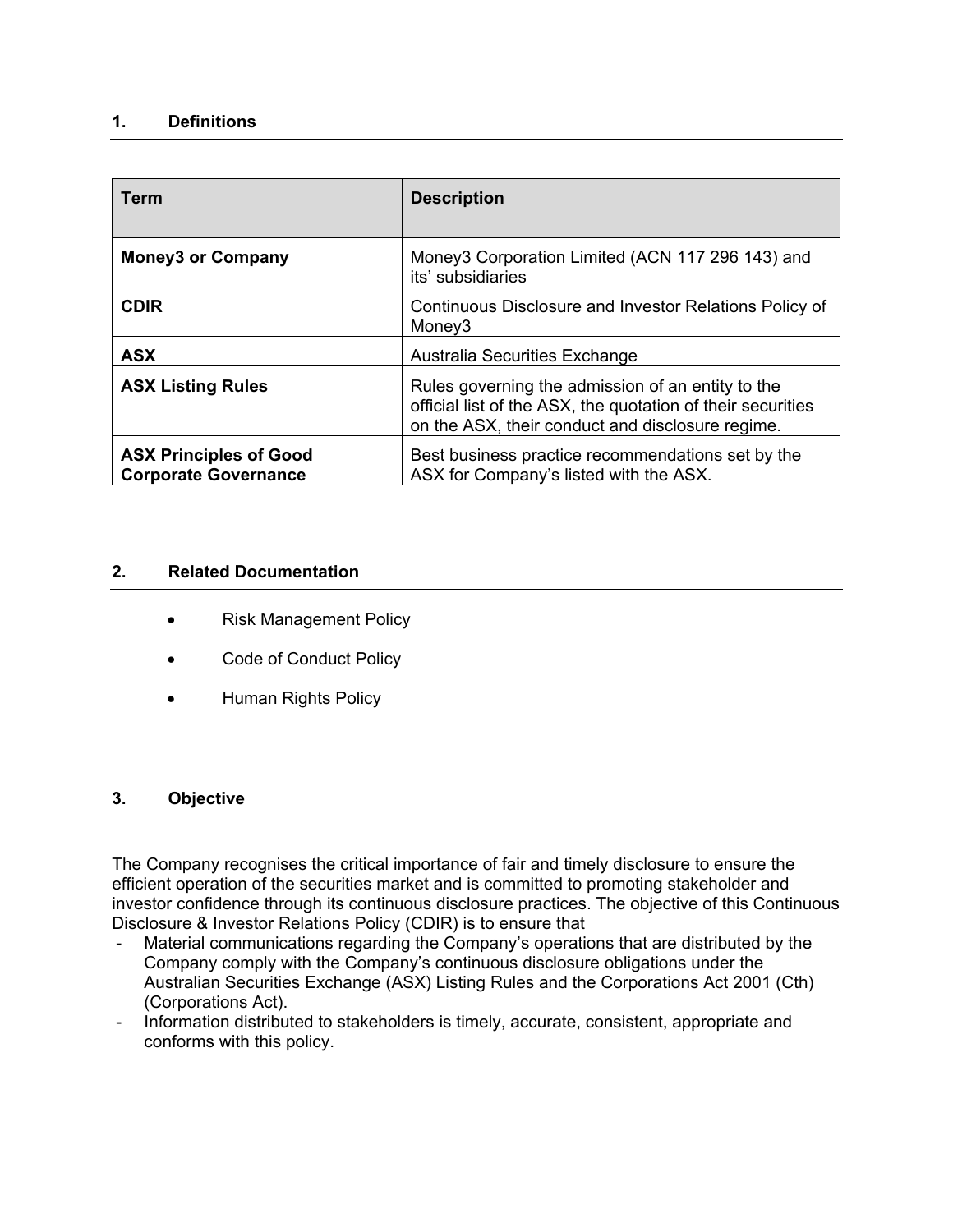# **4. Application**

This Policy applies to all persons working for or on behalf of, or providing services to, the Company in any capacity, including all Employees, Directors, Officers, Contractors and Consultants.

## **5. Continuous Disclosure**

The Board is aware of its continuous disclosure obligations under ASX Listing Rule 3.1 and will seek to notify the market of any information that a reasonable person would expect to have a material effect on the price of its securities. However, the Company may withhold information if each of the following conditions under Listing Rule 3.1A are met.

- if one or more the following five conditions applies:
	- $\circ$  it would be a breach of a law to disclose the information:
	- $\circ$  the information concerns an incomplete proposal or negotiation;
	- o the information comprises matters of supposition or is insufficiently definite to warrant disclosure;
	- $\circ$  the information is generated for the internal management purposes of the entity; or
	- o the information is a trade secret; and
- the information is confidential and the ASX has not formed the view that the information has ceased to be confidential; and
- a reasonable person would not expect the information to be disclosed.

As soon as any of the above conditions ceases to be satisfied, disclosure will generally be required.

## **Price Sensitive information:**

The following has been deemed to have a potential price impact:

#### *Financial*

- Financial results and reports
- Significant profit upgrades, downgrades or other guidance
- Decisions regarding dividends and distributions.
- Capital raisings.
- A change in the Company's credit rating.

#### *Projects and contracts*

a significant merger, acquisition or divestment

#### *Market and industry information*

media and analyst reports or market rumors which appear to contain or be based on credible market sensitive information that may impact on the price or traded volumes of the Company's securities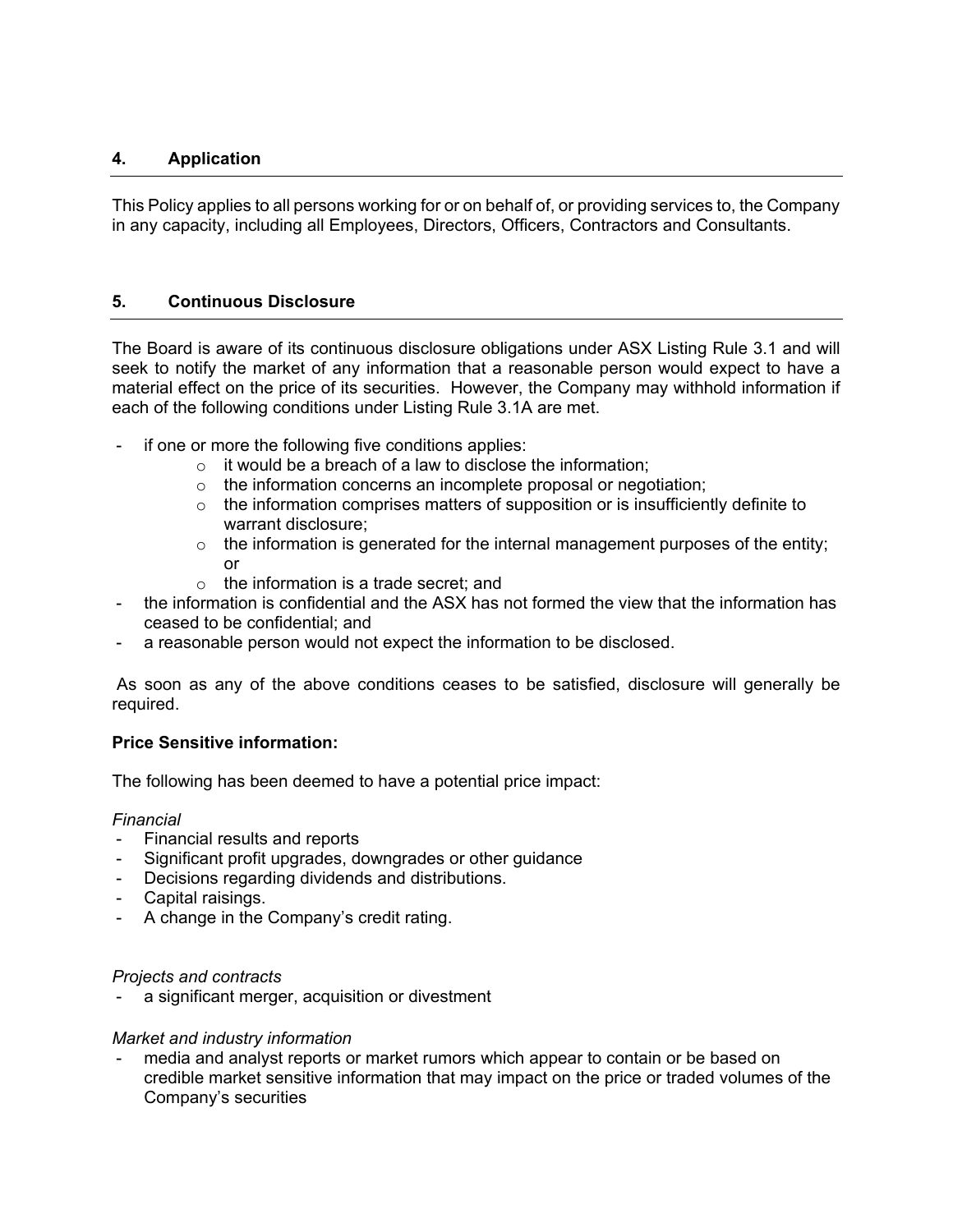- industry issues which have, or which may have, a significant impact on the Company

## **6. Responsibility**

The board has the ultimate responsibility for the Company's Continuous Disclosure obligations and ensuring that they are met. The board is responsible for implementing and overseeing compliance with this Policy.

It however, has nominated the Chief Executive Officer/Managing Director, the Chief Financial Officer and Company Secretary as having certain responsibilities, namely:

- approving routine or administrative announcements and lodging them with the ASX;<br>- considering potentially Price Sensitive information and determining whether it require
- considering potentially Price Sensitive information and determining whether it requires disclosure in accordance with the ASX Listing Rules and the Corporations Act;
- overseeing and co-ordinating disclosure of information to the ASX, analysts, brokers, shareholders, the media and the public;
- ensuring that all price sensitive information or new material information that has not previously been released to the ASX is released to the ASX before disclosing it to any person, including brokers, analysts and others outside the Company. This will include all materials used in external investor presentations.
- educating directors and staff on the Company's disclosure policies and procedures and raising awareness of the principles underlying continuous disclosure;
- ensuring all announcements made to the ASX are posted on the Company's website.

The Board is however required to approve announcements regarding:

- financial results and financial reports;
- matters that are material or strategically important to the Company;
- significant profit upgrades, downgrades or other guidance; and
- dividend policy or declarations.

In the event that a board meeting cannot be convened to approve any of the above announcements in a time critical manner, the announcements can be approved by the Chief Executive Officer in conjunction with the Chairman. In the absence of the Chairman, the CEO and two non-executive directors.

Financial information disclosed in an announcement to the market that has not previously been verified by the Company's external auditor in its financial statements must be authorised by the Chief Financial Officer and Chair of the Audit Risk & Compliance Committee prior to being disclosed.

To safeguard against inadvertent disclosure of price sensitive information, the Board has agreed to keep to a minimum the number of directors and staff authorised to speak on the Company's behalf.

- The Chairman and CEO/Managing Director,
- Chief Financial Officer Clarification of financial results.
- Company Secretary ASX and matters of shareholding.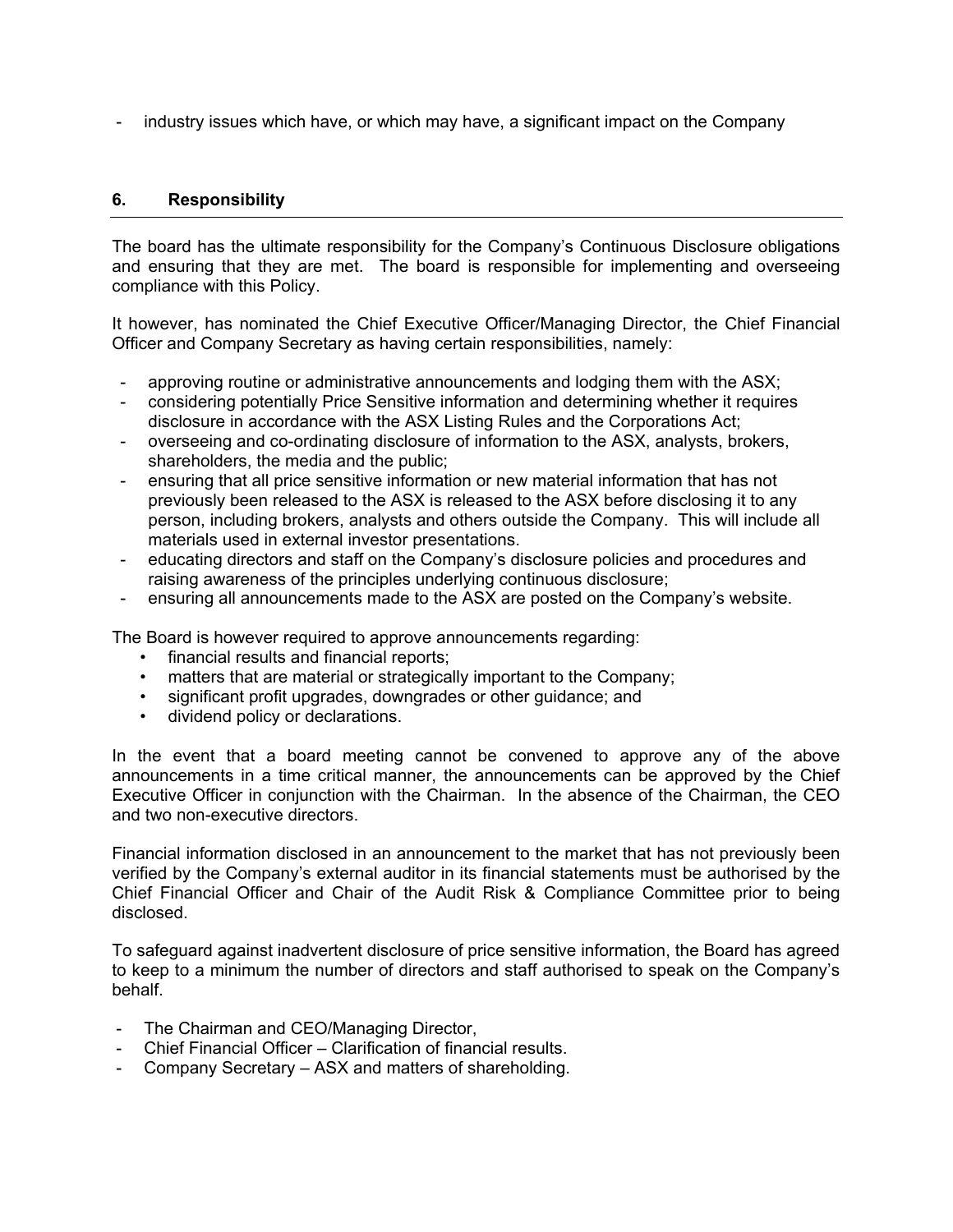These officers are also authorised to clarify information that the Company has released publicly through the ASX, but must avoid commenting on other price sensitive matters.

As the Company Secretary is responsible for all communications with the ASX, they must be made aware of all potential price sensitive information affecting the Company, including information that will be released in private briefings or media articles. This will minimise the risk of breaching the Company's continuous disclosure obligations.

Responses to enquiries from market analysts are to be confined to errors in factual information and underlying assumptions. Earnings expectations are to be managed by using the continuous disclosure regime and any change to expectations is to be made by an ASX announcement before commenting to anyone outside the Company.

The Company Secretary should be accountable directly to the Board, through the Chair on all matters of Continuous Disclosure.

## **7. Investor Relations Strategy**

The Board acknowledges the need for effective communications with stakeholders and has adopted the following strategy:

- shareholder meetings are structured to provide effective communication to shareholders and allow reasonable opportunity for informed shareholder participation and voting on all resolutions;
- Shareholder meetings are conducted in an open forum with wide discussion encouraged by the Chairman;
- the external auditor attends the annual general meeting (**AGM**) and is available to respond to shareholder questions;
- the Company's annual report is available (at the shareholder's option);
- in addition to the annual report, the Company issues a report with the release of the half-year and full-year financial results, which is available to all shareholders;
- the Company posts on its website all relevant announcements made to the market (including information used for analyst briefings and press releases) after they have been released to the ASX;
- shareholder questions may be posed to the Company via email communication (please refer to the Company's website) or by written correspondence or telephone to the Company Secretary;
- The Company will maintain an "Investor & Corporate Governance" page on its website. The site should include:
	- o A brief overview of the Company's business.